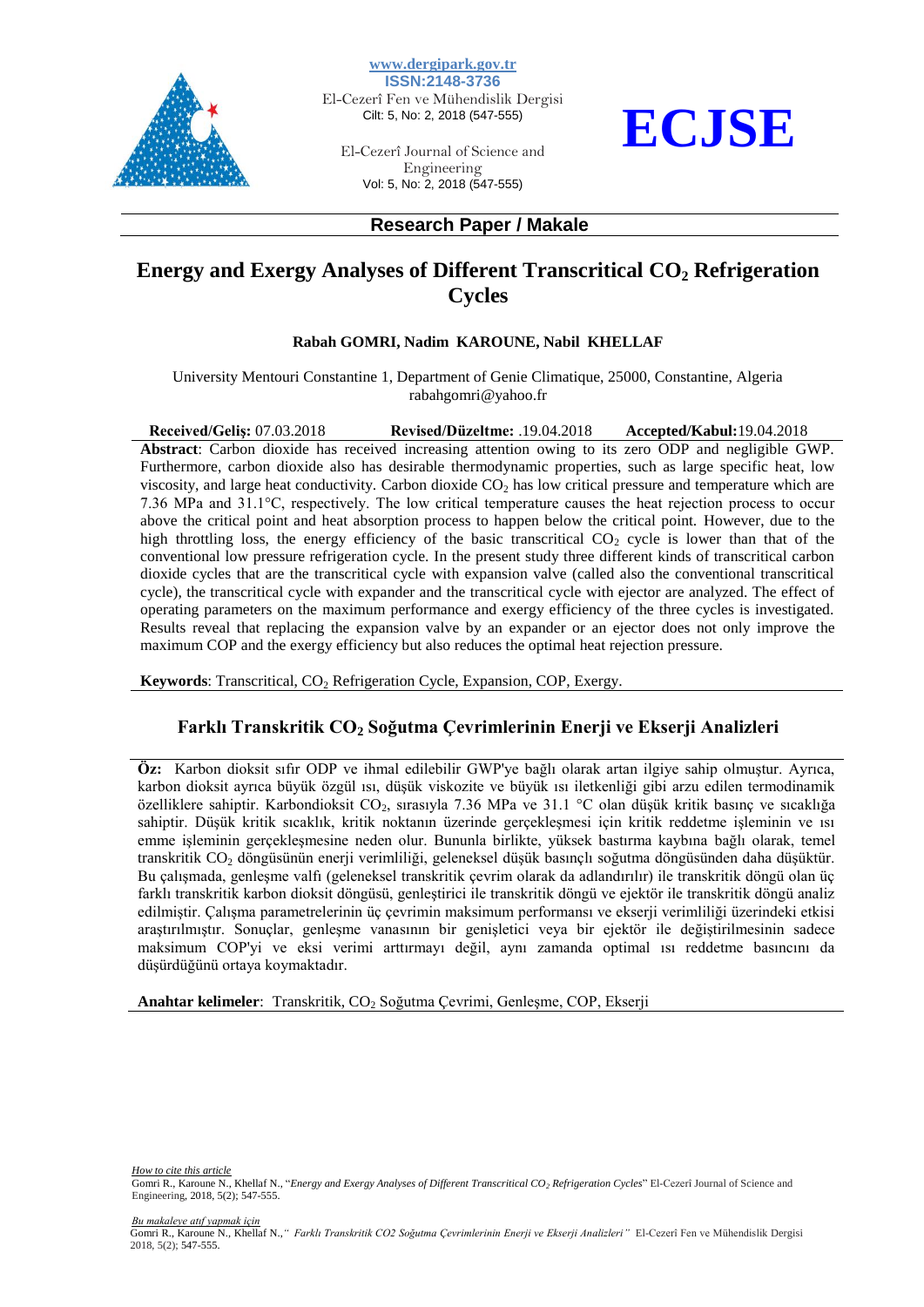## **1. Introduction**

Because of the ozone depletion caused by chlorofluorocarbons (CFCs) and hydrochlorofluorocarbons (HCFCs) followed by the global warming impact of hydrofluorocarbons (HFCs), the use of natural refrigerants has attracted worldwide attention. As a natural refrigerant, carbon dioxide has an ODP of zero and negligible GWP therefore this working fluid has become an important alternative [1]. Many researchers reported that the use of carbon dioxide as a refrigerant gives the impression to be the most promising alternative [2-7]. The low critical temperature of 31.1 °C of carbon dioxide and the surrounding environment temperature, which is typically higher than carbon dioxide critical temperature, were the main reasons that have led to the development of transcritical carbon dioxide cycle in which the process of evaporation remains subcritical and the process of heat rejection is not any more condensation through condenser, but supercritical vapor cooling with another kind of heat exchangers which is called gas cooler. Lorentzen and Pettersen [8] through a pioneering work have proved that the problem of low critical temperature of carbon dioxide can be effectively overcome by rejection the heat in the supercritical region. Many researchers [3-7] reviewed the recent development for transcritical  $CO<sub>2</sub>$  cycle technology in refrigeration, heat pump, automobile air-conditioning, and residential air-conditioning systems applications in details. The transcritical cycle gives low performance compared to the traditional vapor compression cycle (subcritical cycle).

One of the improvements to the vapor compression cycle is the use of expander instead of expansion valve. Based on the first and second laws of thermodynamics, Yang et al. [8] performed a comparative study for the transcritical carbon dioxide refrigeration cycles with an expansion valve and with an expander. It is found that the COP and exergy efficiency of the expander cycle are on average 33% and 30% higher than those of the expansion valve cycle respectively. Zhang et al [9] presented the state of the art for recent literature concerning various two-phase expanders in transcritical  $CO<sub>2</sub>$  refrigeration cycles and reviewed the integration concepts for the expander in transcritical  $CO<sub>2</sub>$  refrigeration cycle. In a recent comparative study, Shariatzadeh et al [10] found that the use of expander has a privilege over that of expansion valve from energy point of view.

Employing an ejector as expansion device is also one of the alternative ways of improving transcritical cycle performance. Nowadays, ejector has been received more attention due to its noticeable benefits, such as no moving parts, low cost and low maintenance requirements. As a result, a lot of theoretical and experimental studies about ejector transcritical  $CO<sub>2</sub>$  refrigeration cycles have been performed. The research results prove that use of ejector as an expansion device in transcritical  $CO<sub>2</sub>$  cycle is considered a promising cycle modification to increase the system performance [11-17]

Based on the published literatures mentioned previously, it can be see that the two dominant modifications of the single stage leading to enhance the performance of the  $CO<sub>2</sub>$  transcritical cycle were the use of expander or ejector as an expansion device instead of expansion valve.

The aim of this paper is to carry out a comparative theoretical study among three different transcritical carbon dioxide cycles that are the conventional transcritical cycle (called also the base cycle, which is the transcritical cycle with expansion valve), the transcritical cycle with expander and the transcritical cycle with ejector.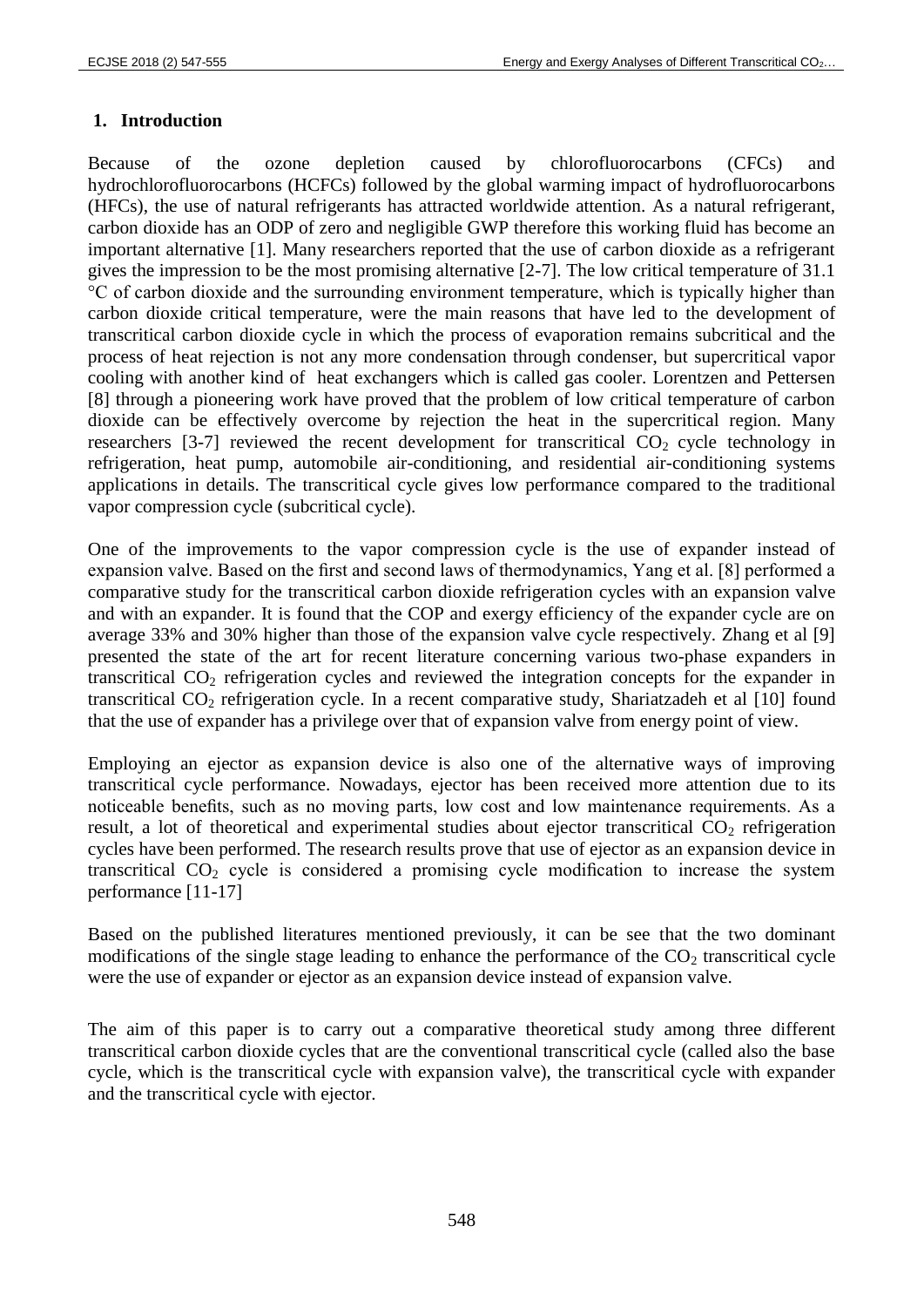### **2. Description of Transcritical Carbon Dioxide Configurations Materials**

A typical transcritical carbon dioxide refrigeration cycle consists of a compressor, a gas cooler, an evaporator and an expansion device, which is an expansion valve. The schematic of the transcritical cycle with expansion valve is shown in Figure 1.

The transcritical cycle operating principle is as follow: From suction line at state (1), the working fluid enters the compressor where it is elevated to high-pressure and high-temperature corresponding state (2). The high-pressure vapor leaving the compressor flows through the gas cooler rejecting heat to the environment, afterward the cooled supercritical  $CO<sub>2</sub>$  refrigerant at state (3) flows into the expansion valve, where it is throttled to low-pressure and low-temperature state (4). Finally after absorbing heat from the cold space in the evaporator, the refrigerant evaporates and re-enters the compressor at state (1).



Figure1. Schematic of the transcritical cycle with expansion valve

The schematic of the transcritical cycle with expander is presented in Figure 2. In the transcritical refrigeration cycle with expander, the vapor from evaporator is compressed to supercritical pressure (1-2), then rejected heat to the surrounding environment via gas cooler and flows through expander to be expanded from supercritical pressure to subcritical.



Figure 2. Schematic of the cycle with expander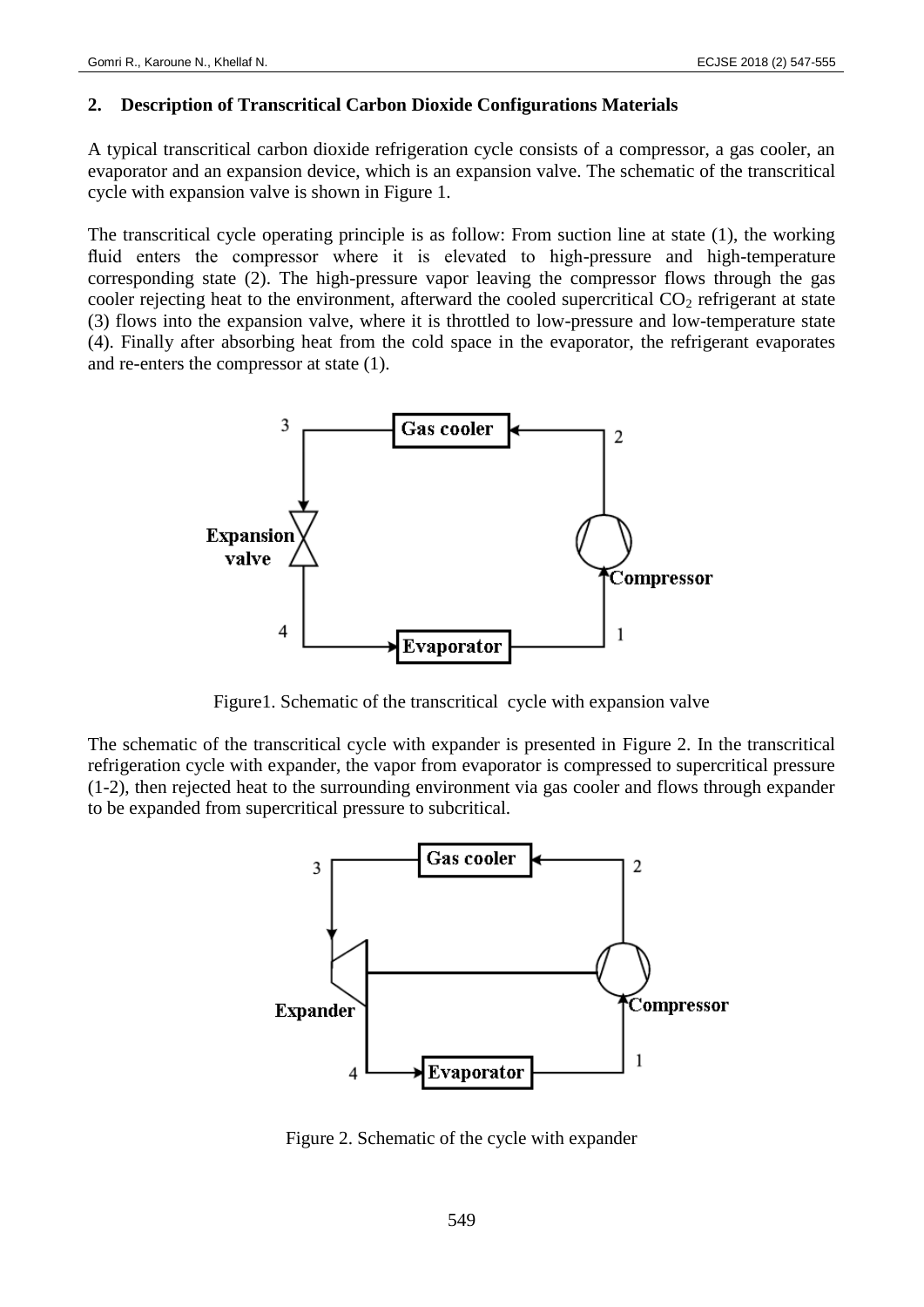The transcritical carbon dioxide cycle with ejector consists of a compressor, a gas cooler, an ejector, a separator, an expansion valve and an evaporator.

The schematic diagram of the transcritical system with ejector is shown in Figure 3. The ejector includes a motive nozzle, a suction chamber, a mixing section and a divergent diffuser.

### **3. Thermodynamic Analysis**

In order to investigate these cycles the following assumptions are made:

- There are no pressure losses in pipes and heat exchangers.
- The flow across the expansion valve is isenthalpic.
- The ejector entrainment ratio, U  $(m_8/m_3)$  is defined as the ratio of the ejector suction mass flow rate to the motive mass flow rate.



Figure 3. Schematic of the transcritical cycle with ejector

### *Energy analysis*

The cycle performance is evaluated by its coefficient of performance COP, which is defined as the ratio of the cooling capacity  $(q_e)$  to the power consumption of compressors (W):

$$
COP = \frac{q_e}{w} \tag{1}
$$

Where the power consumption of the compressor "W" is calculated as:

For the conventional cycle and the cycle with ejector

$$
W = W_c \tag{2}
$$

For transcritical cycle with expander

$$
W = W_c - W_{exp} \tag{3}
$$

Where: Wexp is the work generated by the expander

## *Exergy analysis*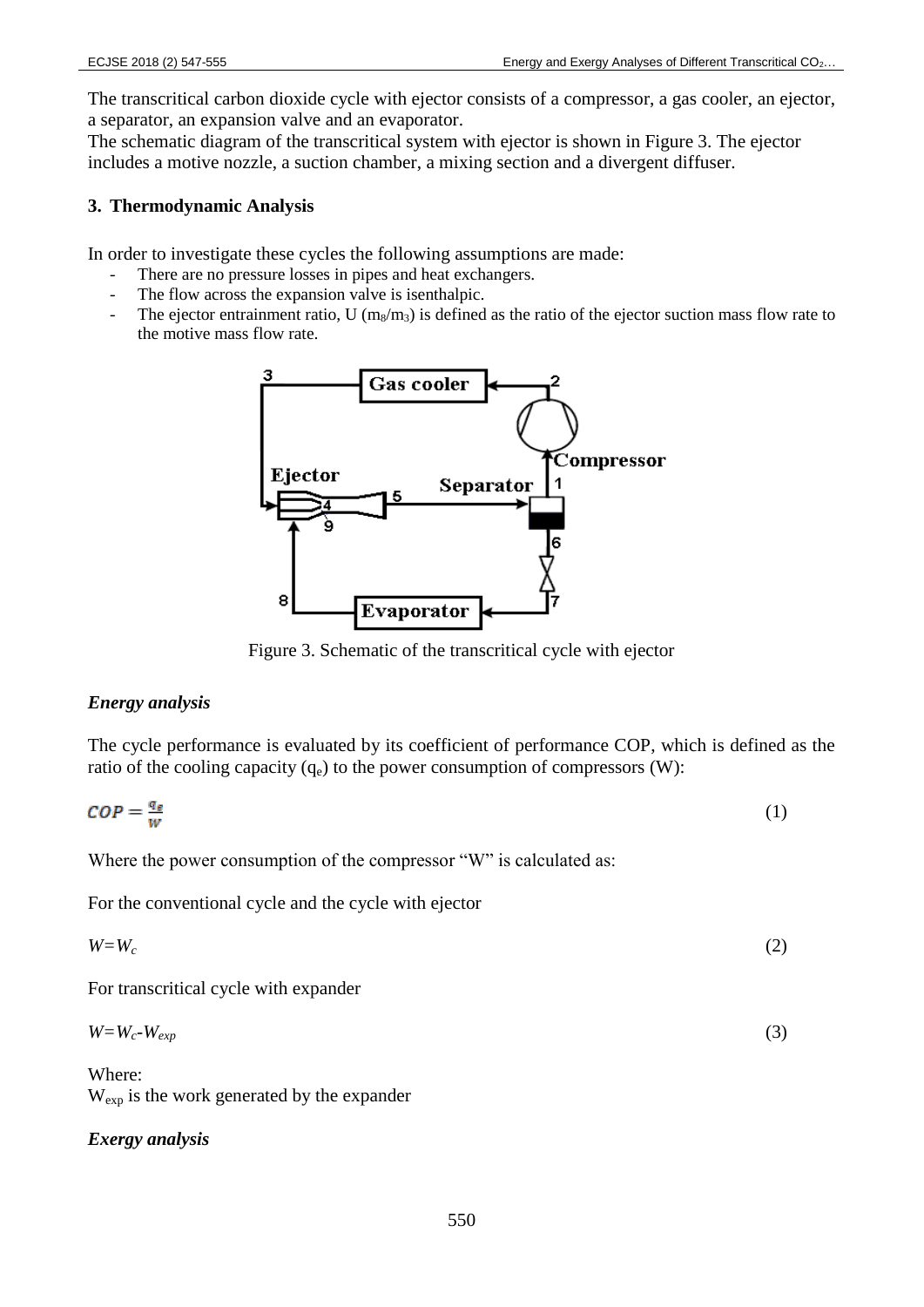The refrigeration cycle includes various irreversible processes. Exergy or availability of a system at given state represents its maximum work potential. Therefore, the exergy loss provides a very important criterion to evaluate the thermodynamic performance of a system [12].

Exergy analysis is usually aimed to determine the maximum performance of the system and identify the locations of exergy destruction and to show the direction for potential improvements [18].

The total exergy destruction rate of the cycle is the sum of the exergy destruction rate in each component:

### $I_t = \sum I_{components}$

(4)

The exergy efficiency for the refrigeration cycle can be defined as the ratio of the minimum work requirement to the actual work input [18].

$$
\eta_{ex} = \frac{W_{rev}}{W} = \frac{W_{rev}}{W_{rev} + W_l} = 1 - \frac{W_l}{W}
$$
\n<sup>(5)</sup>

Where  $W_{rev}$  and  $W$  are the work inputs to a reversible and an actual refrigeration cycle, respectively, and  $W_1$  is the lost work or the total exergy loss.

An exergy analysis has been performed for each individual component of the three cycles.

The three cycles are simulated under the following operating conditions:

- The isotropic efficiency of the compressor and the expander is assumed to be 75% and 65 %, respectively.
- The expansion efficiency of the motive and suction streams is taken to be 70%
- The efficiency of the ejector diffuser is equal to 80%
- The evaporating temperature:- $20-10^{\circ}$ C
- The outlet temperature of the gas cooler:  $35$  to  $50^{\circ}$ C
- The environment temperature:  $T_0 = 30^{\circ}C$

### **4. Results and Discussion**

### *Effect of heat rejection pressure*

Figure 4 shows the variation of performance coefficient (COP) and the exergy efficiency for the three cycles versus heat rejection pressure at the evaporating and gas cooler outlet temperatures of 0°C and 40°C, respectively.

It is clear that whatever the kind of the transcritical cycle considred, it exists an optimum pressure so that it is recommended that the transcritical  $CO<sub>2</sub>$  cycles should operate at their optimal heat rejection pressure in order to keep their maximum COP.

Further, it can be noticed that the transcritical cycle with expander outperforms the other transcritical cycles in terms of the COP and exergy efficiency. It gives at the optimum heat rejection pressure a values of 2.77 and 0.25 for the COP and the exergy efficiency respectively. Followed by the transcritical cycles with ejector and with expansion valve that provides at the optimum pressure a values of 2.50 and 0.22 of COP and 2.10 and 0.19 of exergy efficiency respectively.

In addition, the transcritical cycle with expander shows the lowest optimum pressure (97 bar) whereas the optimum pressure of the ejector cycle and expansion valve cycle is 99 and 102 bar respectively.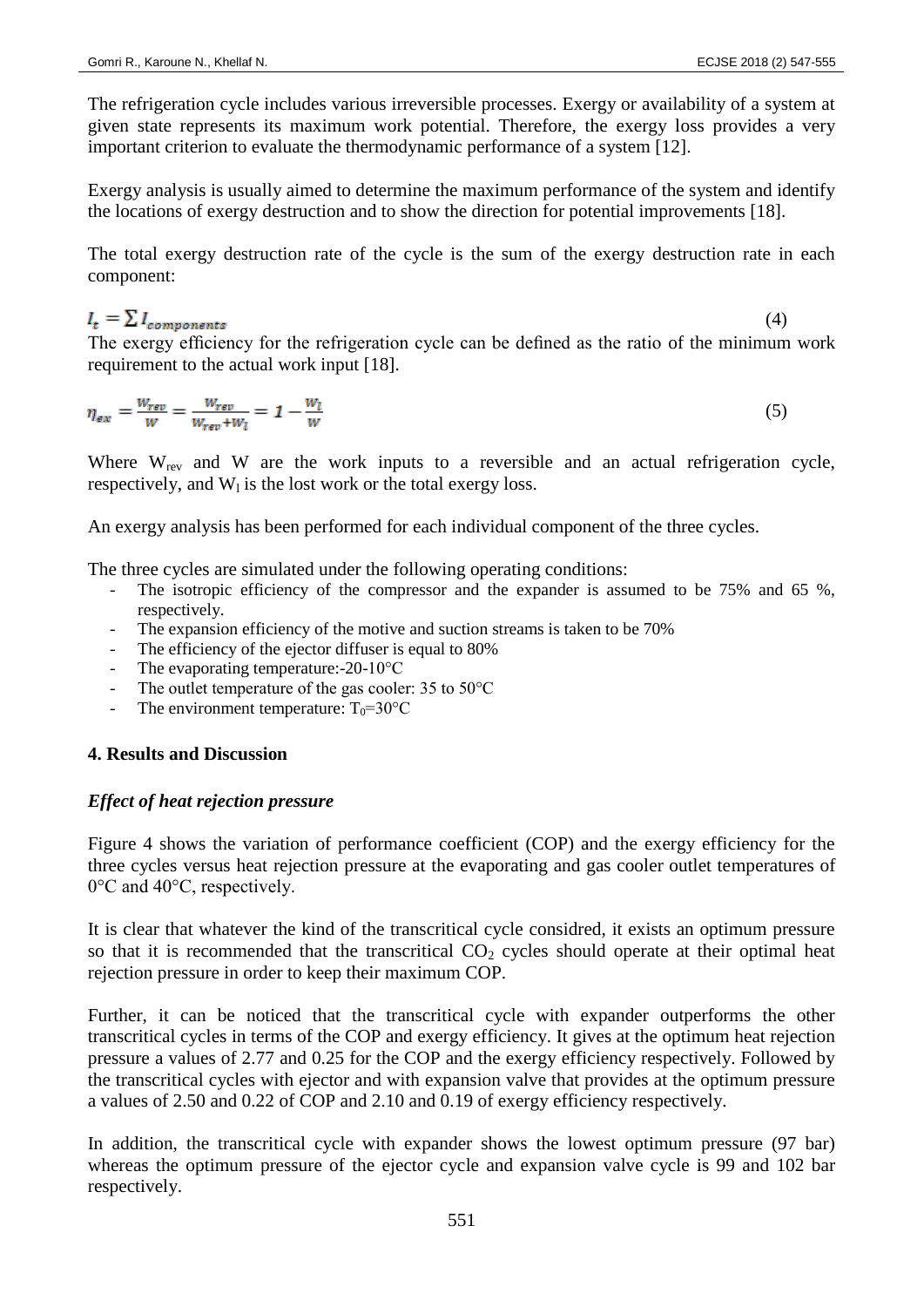In Figure 6, the exergy efficiency of the three presented cycles is plotted as a function of gas cooler outlet temperature at optimum pressure and a given evaporating temperature (0°C).

Figure 6 shows clearly a downward trend of exergy efficiency with the rise of the gas cooler outlet temperature for all the considered cycles. It should be also noted that, for the studied range of the gas cooler outlet temperature. The cycle with expander has the highest exergy efficiency compared to the other cycles whereas the transcritical cycle with ejector outperforms the transcritical cycle with expansion valve in term of exergy efficiency.

### *Effect of gas cooler outlet temperature*

The maximum COP and the corresponding optimum pressure of the three cycles at different outlet temperature of the gas cooler under the same evaporating temperature of 0°C are shown in Figure 5. The COP drops rapidly with the increase of the gas cooler outlet temperature. This is because, with the increase of the outlet temperature of the gas cooler, the cooling capacity remains almost the same but the power consumption increases.

It is can be seen from Figure 5 that, the transcritical cycle with expander presents the best performance along the whole range of gas cooler outlet temperature followed by the transcitical cycle with ejector and the transcritical cycle with expansion valve that comes at the last order. The cycle with expander provides an average improvement of 35 % whereas the cycle with ejector gives an average improvement of 21 % compared to the transcritical cycle with expansion valve.



Figure 4. Effect of heat rejection pressure on COP and exergy efficiency

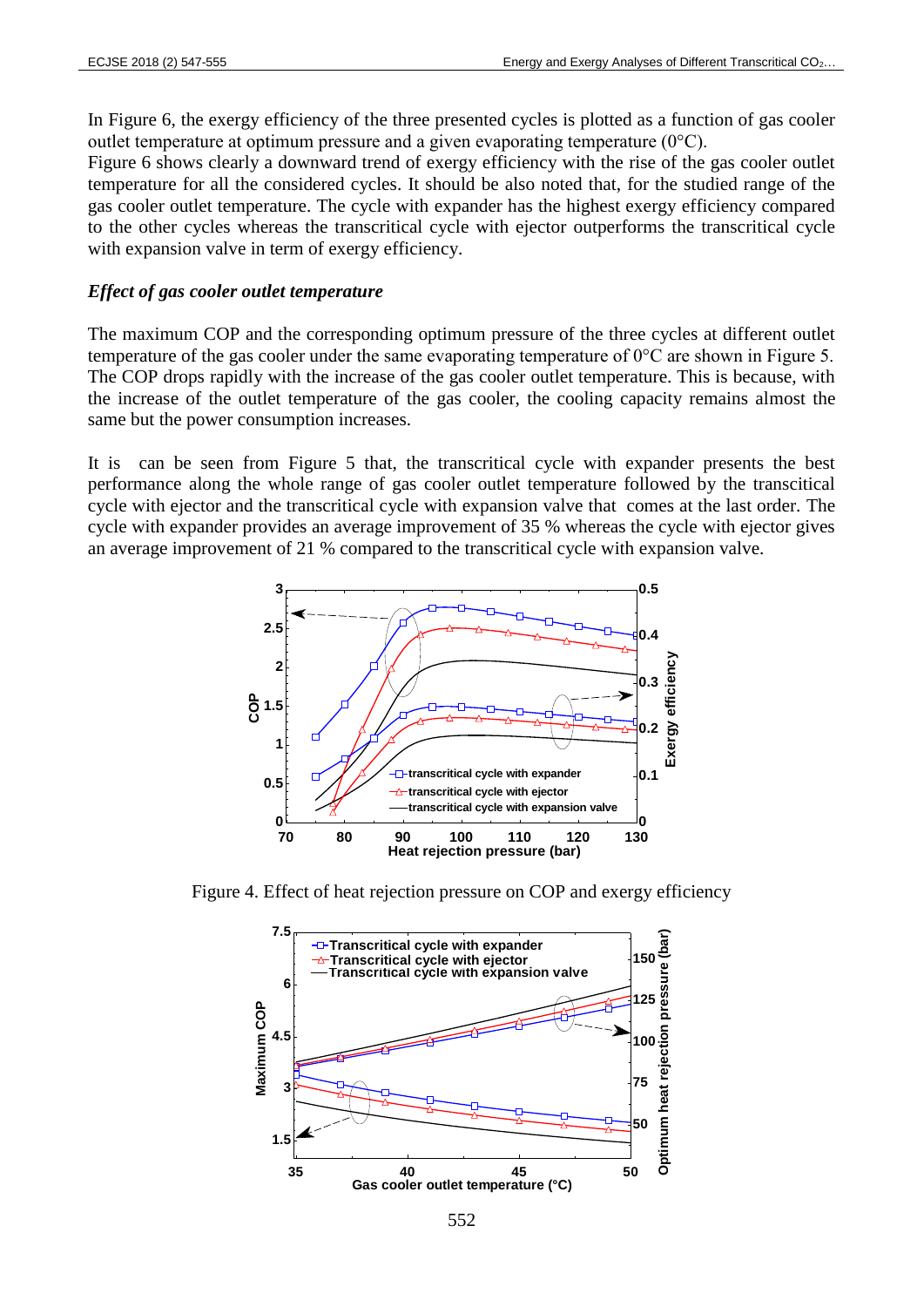Figure 5. Relationship between maximum COP and corresponding optimum heat rejection pressure with gas cooler outlet temperature

Comparing the presented cycles in terms of optimum pressure, the descending order for the three cycles is the transcritical cycle with expansion valve, the transcritical cycle with ejector and the transcritical cycle with expander that gives on average optimum pressure of 110.1, 106.2 and 103.6 bar respectively

The exergy efficiency value of the cycle with expander is on average 35 % greater than that of the transcritical cycle with expansion valve while the cycle with ejector is on average of 21 % compared to the same cycle.

### *Effect of evaporating temperature*

The effect of evaporating temperature on the maximum COP and optimum heat rejection pressure of the investigated cycles under the same gas cooler outlet temperature (40°C) is presented in Figure 7.

As the evaporating temperature increases, the maximum COP rises for all the considered configurations. This is due to the fact that when the evaporating temperature increases, the cooling capacity remains the same whereas the power consumption decreases and consequently the COP decreases. Additionally, when varying evaporating temperature it can be remarked that the maximum COP of transcritical cycles behaves similarly to the COP of conventional subcritical compression refrigeration cycles.



Figure 6. Exergy efficiency as a function of gas cooler outlet temperature

Compared to the transcritical cycle with expansion valve, the maximum COP value of the transcritical cycle with expander shows an average of 34 % performance improvement while the transcritical cycle with ejector gives an average of 21 %.

Figure 8 shows the exergy efficiency behavior of the studied cycles versus evaporating temperature variation at optimum discharge pressure and a constant gas cooler temperature (40°C). It is clear that, as the evaporating temperature ascends, the exergy efficiency of the different studied cycles falls gradually. From the same Figure 8, it is clear that the transcritical cycle with expander shows the highest exergy efficiency among the considered cycles.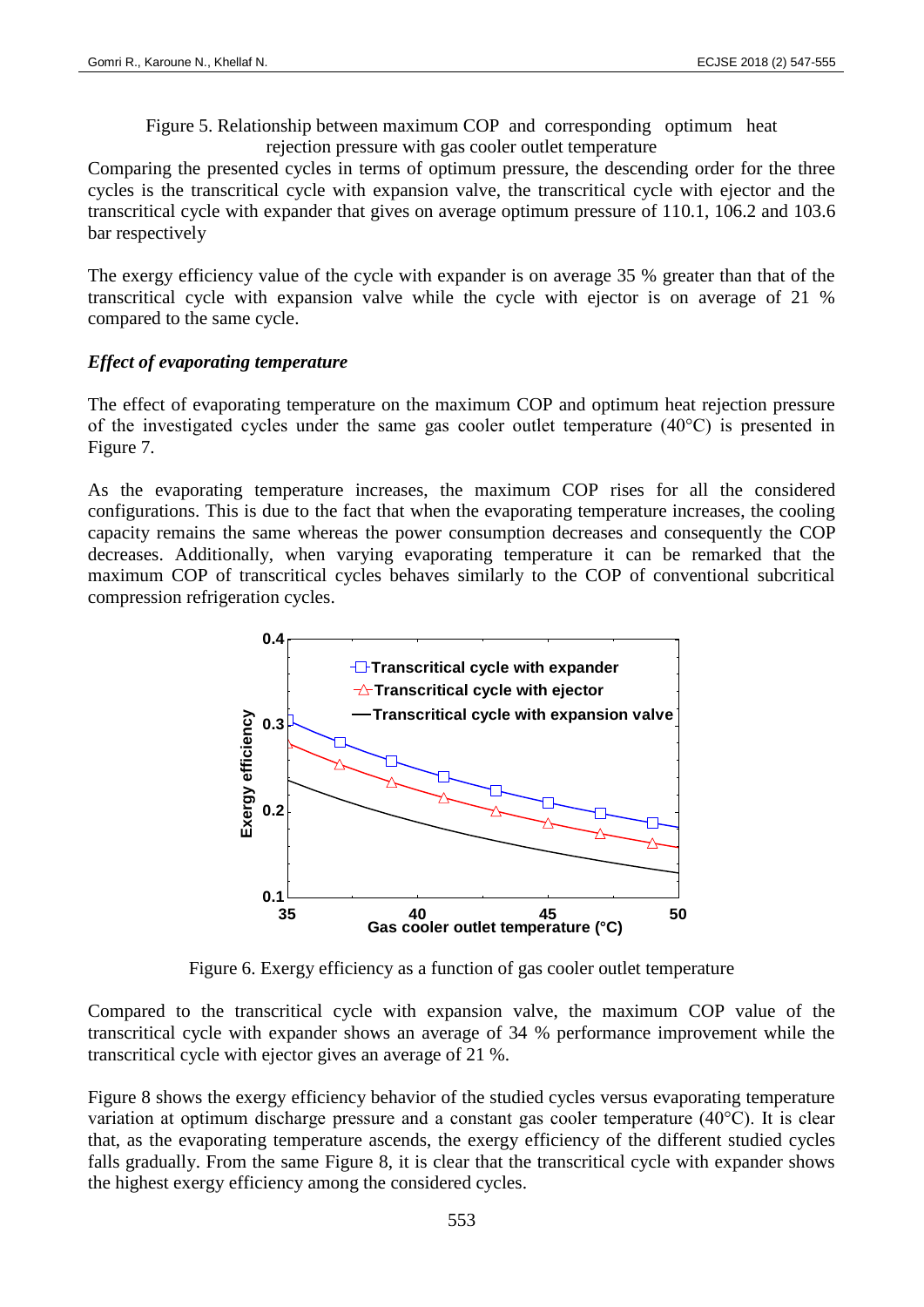From the Figure 8, the optimum pressure lines show a slight downward trend with growing along of the evaporating temperature. Further, the evaporating temperature has relatively a minor influence as compared with the gas cooler outlet temperature discussed in the previous subsection. Further, Compared to the transcritical cycle with expansion valve, it is found that employing an expander instead of an expansion valve enhances the exergy efficiency on average of 34%, whereas substituting the expansion valve by ejector improves the exergy efficiency on average by 21%.



Figure 7. Maximum COP and optimum heat rejection pressure at different evaporating temperatures



Figure 8. Exergy efficiency versus evaporating temperature

### **5. Conclusions**

In this paper a detailed comparative study of three transcritical  $CO<sub>2</sub>$  cycles is presented, these cycles are transcritical cycle with expansion valve, transcritical cycle with ejector and transcritical cycle with expander. The expander cycle improves both the maximum COP and exergy efficiency by an average of 35%, whereas the ejector cycle also enhances the maximum COP as well as the exergy efficiency by an average of 21%. Further, replacing the expansion valve by an expander or an